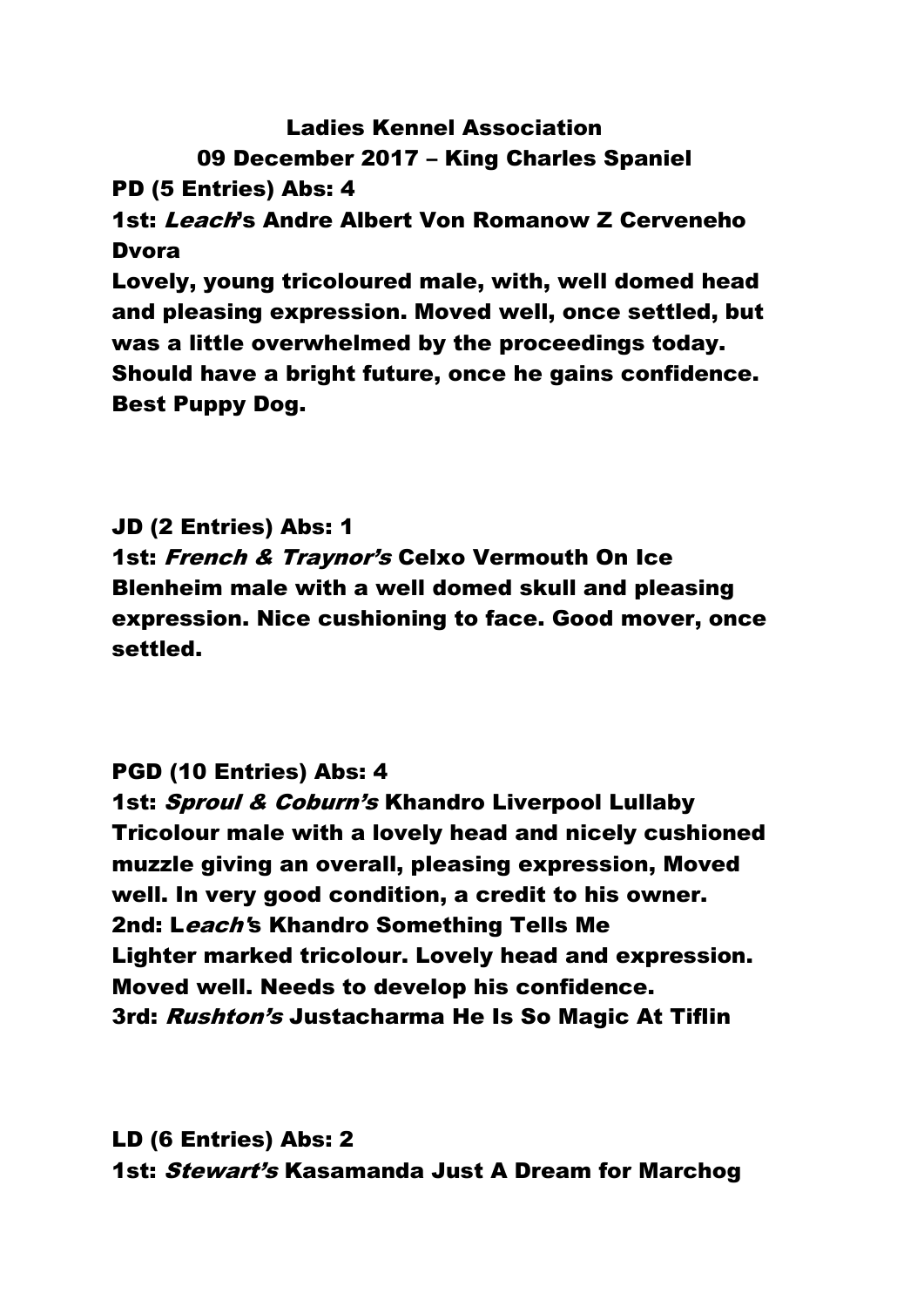Well balanced cobby, well-marked tricolour. Beautiful head shape with the loveliest of expression. Good mover in both directions. Loved his overall balance and shape in profile. Reserve best dog.

2nd: Smith's Justacharma Magic Is Here Tricolour, who presents a very nice outline and overall balance Lovely head and expression with well cushioned muzzle and good ear placement. Correct shoulder placement and turn of stifle supporting free, correct movement.

3rd: Salguero's Rivermoor Minstrel

# OD (5 Entries) Abs: 1

1st: Smith's Ch Headra's Truly Magic Is Justacharma Tricolour dog who sums up, for me, true King Charles masculinity. Lovely head and expression. Well bodied and muscled, he drives around the ring with panache and style. Having judge him before in 2016, he has only improved with age and could not deny him Best Dog and BOB. A credit to his breeders, he is a worthy champion.

### 2nd: Boyer's Pomelo Never Ending Story

Tricolour of good type. Nice shaped body and good shoulder placement. Pleasing expression with dark eye and well cushioned muzzle. Expertly handled to get the best out of him.

3rd: Sproul & Coburn's Baldragon Berkeley For Khandro

VD (4 Entries) Abs: 2 1st: Wallhead's Sleepyhollow Trikki Dikki At Merida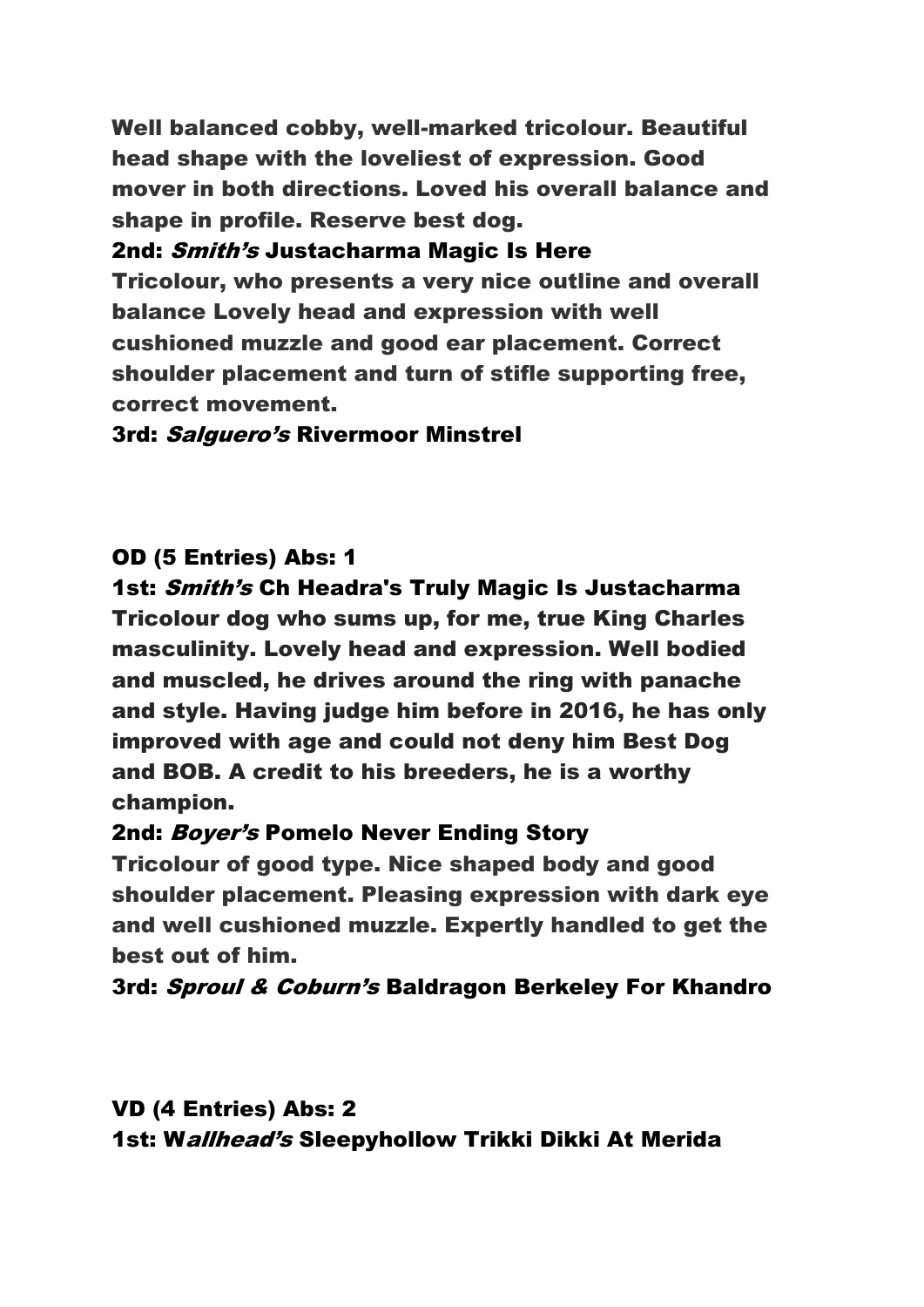Tricolour male. Lovely domed head, dark eyes and good pigment giving an overall balance head. Moved well, although front movement could be tidier. 2nd: Lunt & Lunt's Beechglen Gabriel Tricolour dog. Nice dome to head, pleasing expression. Movement was alright once settled.

#### GCD NO ENTRIES

#### PB (5 Entries) Abs: 2

1st: Chapman & Ireland's Ellemich Quizzical Small tricoloured baby. Well domed head with lovely dark eyes giving the most appealing expression. Balanced shape, she moved well in both directions, once settled. Handled empathetically, to get the best out of her. Best Puppy Bitch and Best Puppy 2nd: Bowles-Robinson's Myexotic World Demands **Baldragon** 

Tricolour, who once she has a bit more training, should have a very bright future. Lovely head and overall type. Moved well, once settled but was a little overawed by the proceedings today, which cost her the class. 3rd: Constable's Mitapip Kallathea

#### JB (3 Entries) Abs: 1

1st: Bowles-Robinson's Baldragon Hold That Thought

Blenheim coloured, lightly marked bitch with beautiful dark eyes, good dome and excellent ear set, giving an overall, pleasing expression. Cobby, balanced body. Well angled shoulders and level topline, permitting free, true movement. Reserve Best Bitch.

#### 2nd: Gurtner's Madeleine De Melcourt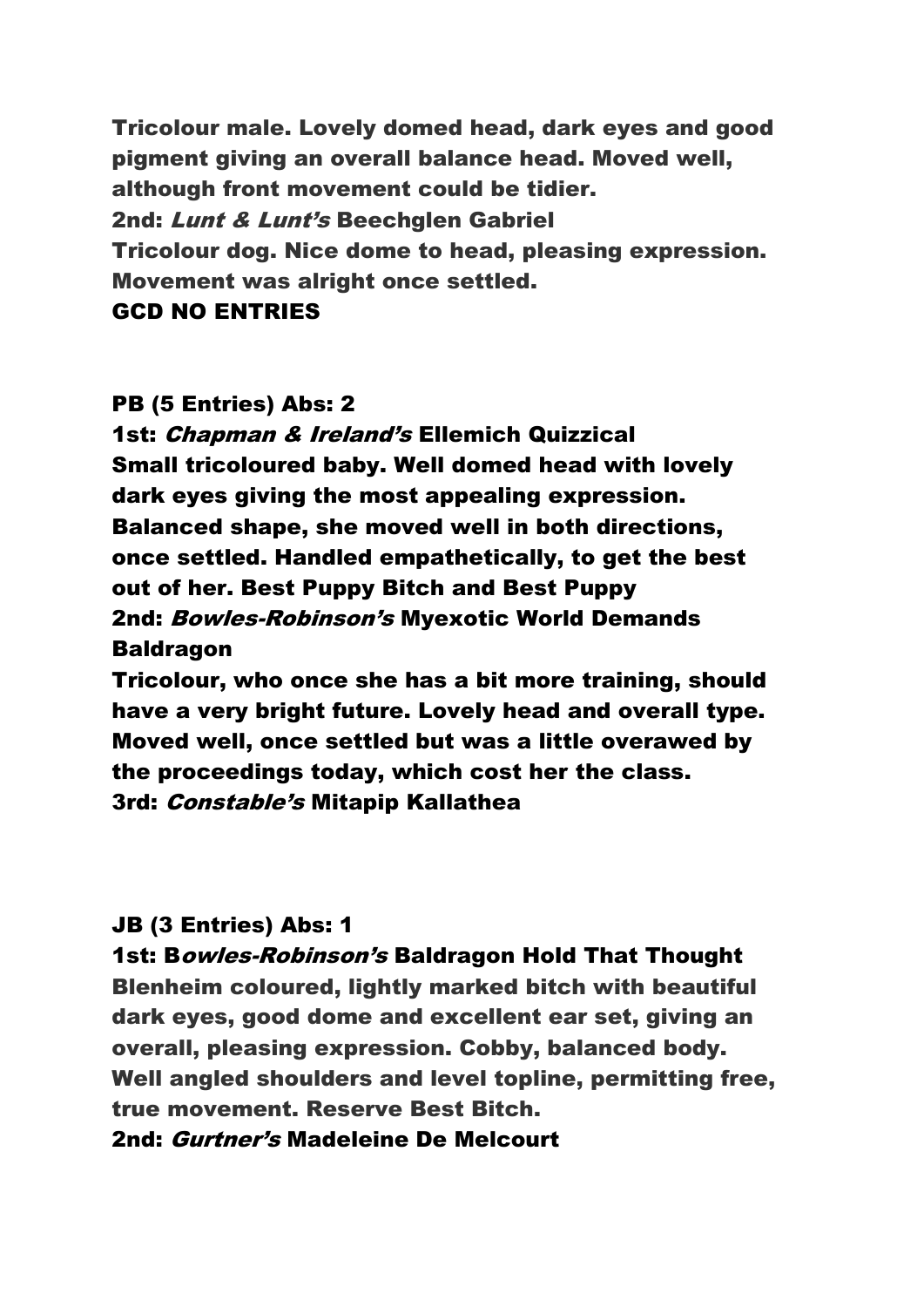Tricolour who was slightly smaller than 1. Beautiful head and expression, so characteristic of the breed, Moved well, but today was a little lacking in body for me. I am sure she will do well as she matures.

# PGB (5 Entries) Abs: 2

### 1st: Chapman & Ireland's Ellemich Day Dream

Nicely marked tricolour, with the loveliest of heads and melting expression. Maintained a level topline on the move, which was true in both directions. Wellpresented and handled to get the best out of her. Delighted to award her Best Bitch. 2nd: Rushton's Justacharma She Is So Magic At Tiflin

Well marked Blenheim. Pleasing head and expression. Overall, a balanced bitch who moved well.

3rd: Sproul & Coburn's Khandro Ur My World

### LB (6 Entries) Abs: 1

### 1st: *Dix's* Beewye Penelope Pitstop

Lightly marked tricolour. Attractive head and expression. Good body shape, but overall, would prefer a little more neck. Moved soundly once settled, but gave her handler a hard time today with her strong, determined personality.

2nd: Matches' Khandro La Vie En Rose From Fochai Another lightly marked tricolour with a good head and pleasing expression, although, personally, would prefer slightly larger eye. Very good mover in both directions. 3rd: Gurtner's Josephine De Melcourt